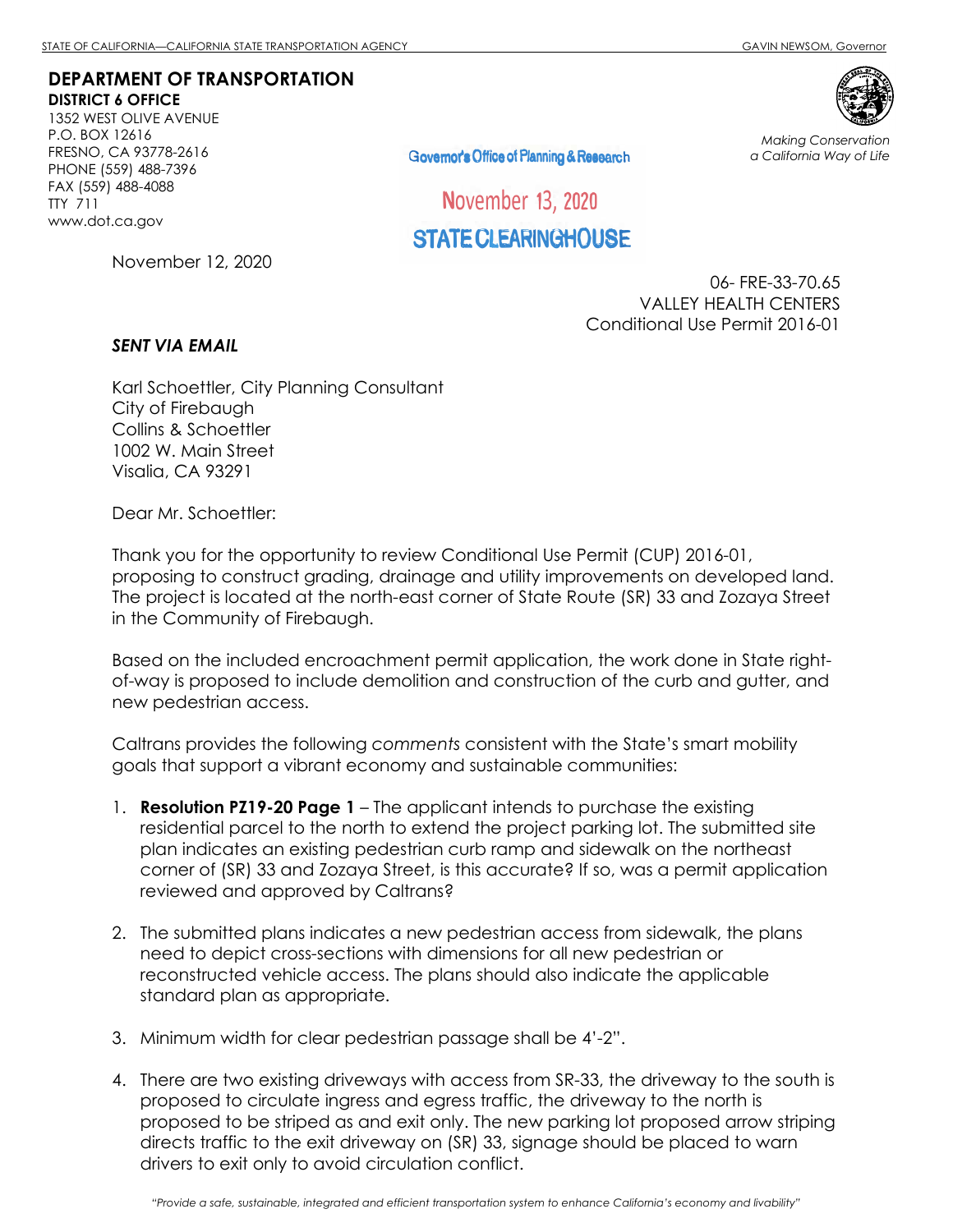Mr. Schoettler - VALLEY HEALTH CENTERS November 12, 2020 Page 2

- 5. Caltrans in its effort to minimize traffic conflicts attempts to limit the number of access points to the main line. Therefore, no new driveways will be permitted to access the State right of way.
- 6. An encroachment permit must be obtained for all proposed activities for placement of encroachments within, under or over the State highway rights-of-way. Activity and work planned in the State right-of-way shall be performed to State standards and specifications, at no cost to the State. Engineering plans, calculations, specifications, and reports (documents) shall be stamped and signed by a licensed Engineer or Architect. Engineering documents for encroachment permit activity and work in the State right-of-way may be submitted using English Units. The Permit Department and the Environmental Planning Branch will review and approve the activity and work in the State right-of-way before an encroachment permit is issued. The Streets and Highways Code Section 670 provides Caltrans discretionary approval authority for projects that encroach on the State Highway System. Encroachment permits will be issued in accordance with Streets and Highway Codes, Section 671.5, "Time Limitations." Encroachment permits do not run with the land. A change of ownership requires a new permit application. Only the legal property owner or his/her authorized agent can pursue obtaining an encroachment permit. **Please call the Caltrans Encroachment Permit Office - District 6: 1352 W. Olive, Fresno, CA 93778, at (559) 488-4058. Please review the permit application checklist at: [https://forms.dot.ca.gov/v2Forms/servlet/FormRenderer?frmid=TR0402&distpath=MA](https://forms.dot.ca.gov/v2Forms/servlet/FormRenderer?frmid=TR0402&distpath=MAOTO&brapath=PERM) [OTO&brapath=PERM](https://forms.dot.ca.gov/v2Forms/servlet/FormRenderer?frmid=TR0402&distpath=MAOTO&brapath=PERM)**
- 7. Upon project approval by the local public agency and prior to an encroachment permit application submittal, the project proponent is required to schedule a "Pre-Submittal" meeting with District 6 Encroachment Permit Office. **Please contact District 6 Encroachment Permit Office at (559) 488-4058 to schedule this meeting**.
- 8. The Project might consider coordinating connections to local and regional bicycle pathways to encourage the use of bicycles for commuter and recreational purposes.
- 9. Caltrans recommends the Project implement "smart growth" development regarding parking to offer more alternative transportation choices to employees and future patients. Alternative transportation choices may include but not limited to parking for electric vehicles, carpools, vanpools, car-share, and/or other rideshare programs.
- 10. An assessment of multi-modal facilities should be conducted to develop an integrated multi-modal transportation system to serve and help alleviate traffic congestion caused by the project and related development in this area of the City. The assessment should include the following:
	- a. Pedestrian walkways should link this proposal to an internal project area walkway, transit facilities, as well as other walkways in the surrounding area.